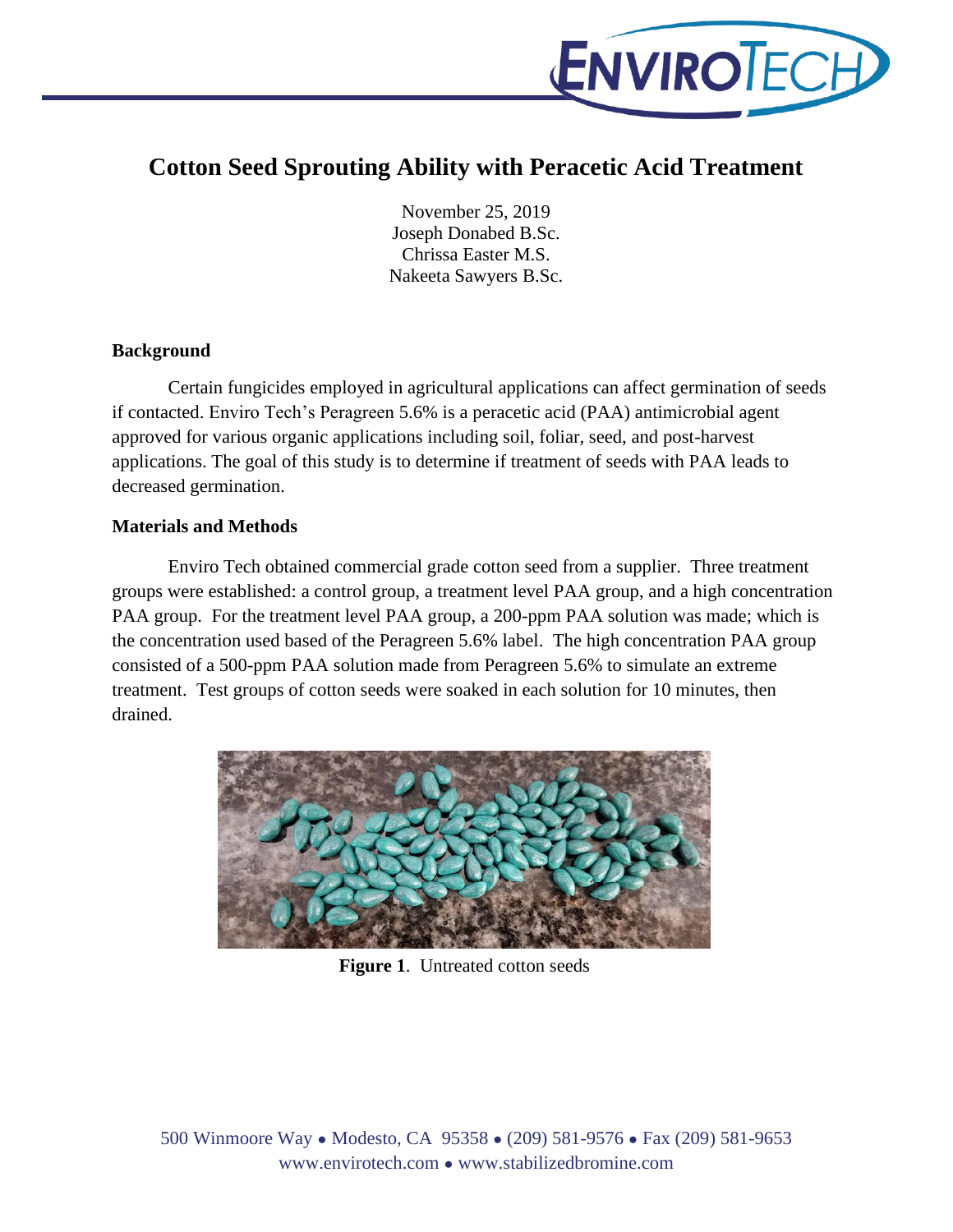

The sprouting method used involved taking saturated paper

towels and placing cotton seeds evenly spaced across the surface. The seeds were then covered with an additional saturated paper towel sheet and then placed into a re-closable bag. The bag was left opened to allow air ventilation. The bags were then placed into a warm environment for 4 days. (Figure 2)



**Figure 2.** 200-ppm PAA and 500-ppm PAA treated seeds before being placed into re-closable bags

## **Results and Discussion**

Seeds were examined on Day 4 whereas most seeds had sprouts. The control and different treatment groups were enumerated for sprouting seeds (Table 1).

|  |  |  | Table 1. Cotton seed sprouting results |  |
|--|--|--|----------------------------------------|--|
|--|--|--|----------------------------------------|--|

| <b>Treatment Group</b> | Number of Non-<br><b>Sprouting Seeds</b> | <b>Total Number of</b><br><b>Seeds</b> | % of Sprouting<br><b>Seeds</b> |
|------------------------|------------------------------------------|----------------------------------------|--------------------------------|
| <b>Control</b>         | $\mathcal{D}$                            | 13                                     | 84.6                           |
| 200 ppm PAA            | າ                                        | 18                                     | 88.9                           |
| 500 ppm PAA            | 7                                        | 17                                     | 88.2                           |

Treatment groups can be seen in Figure 3. Interestingly, the sprouts in the 500 ppm PAA treatment group showed improved vigor and produced the largest sprouts of the three groups.

500 Winmoore Way ● Modesto, CA 95358 ● (209) 581-9576 ● Fax (209) 581-9653 www.envirotech.com ● www.stabilizedbromine.com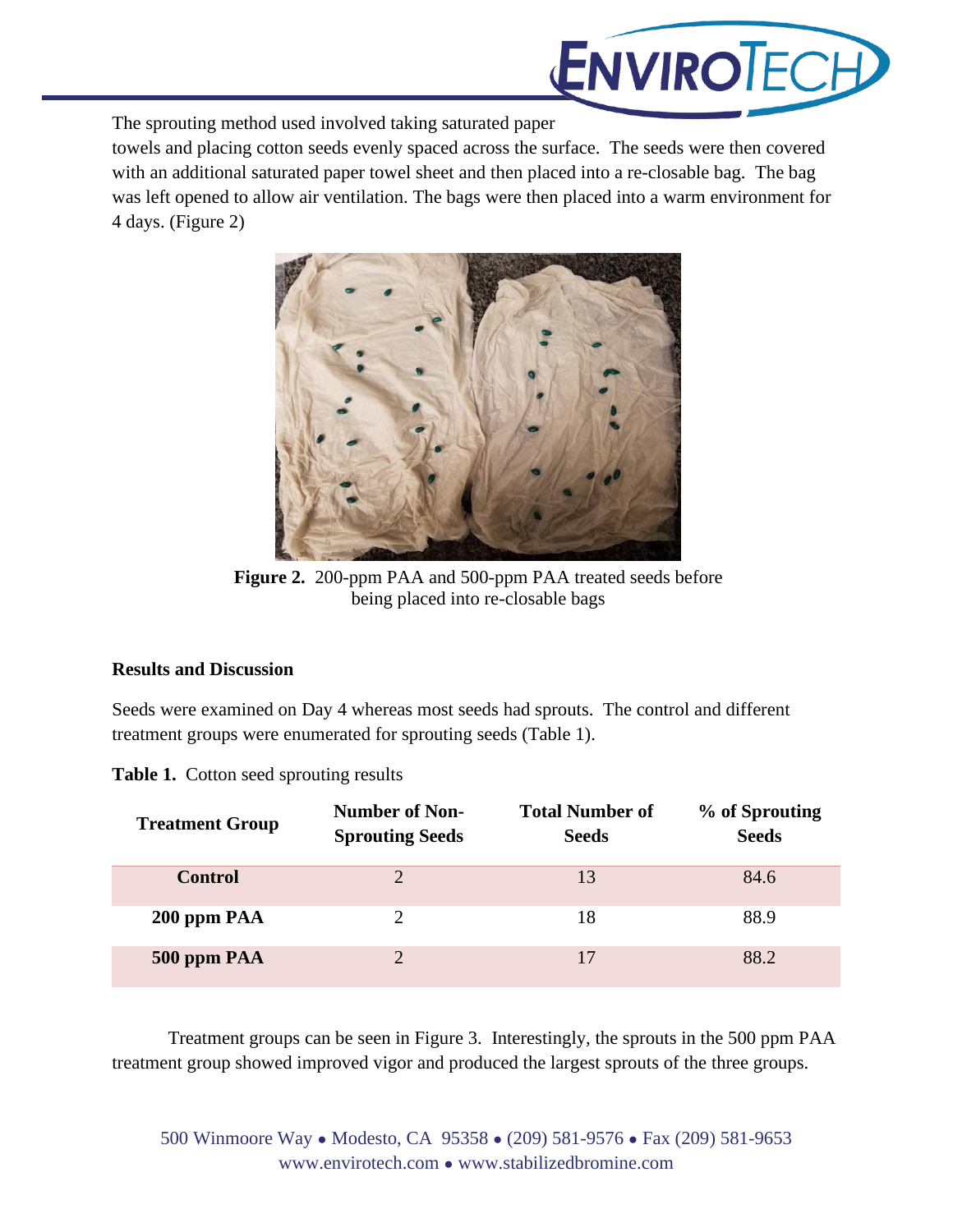



**Figure 3.** Method 1 cotton seeds after 4 days

500 Winmoore Way ● Modesto, CA 95358 ● (209) 581-9576 ● Fax (209) 581-9653 www.envirotech.com ● www.stabilizedbromine.com